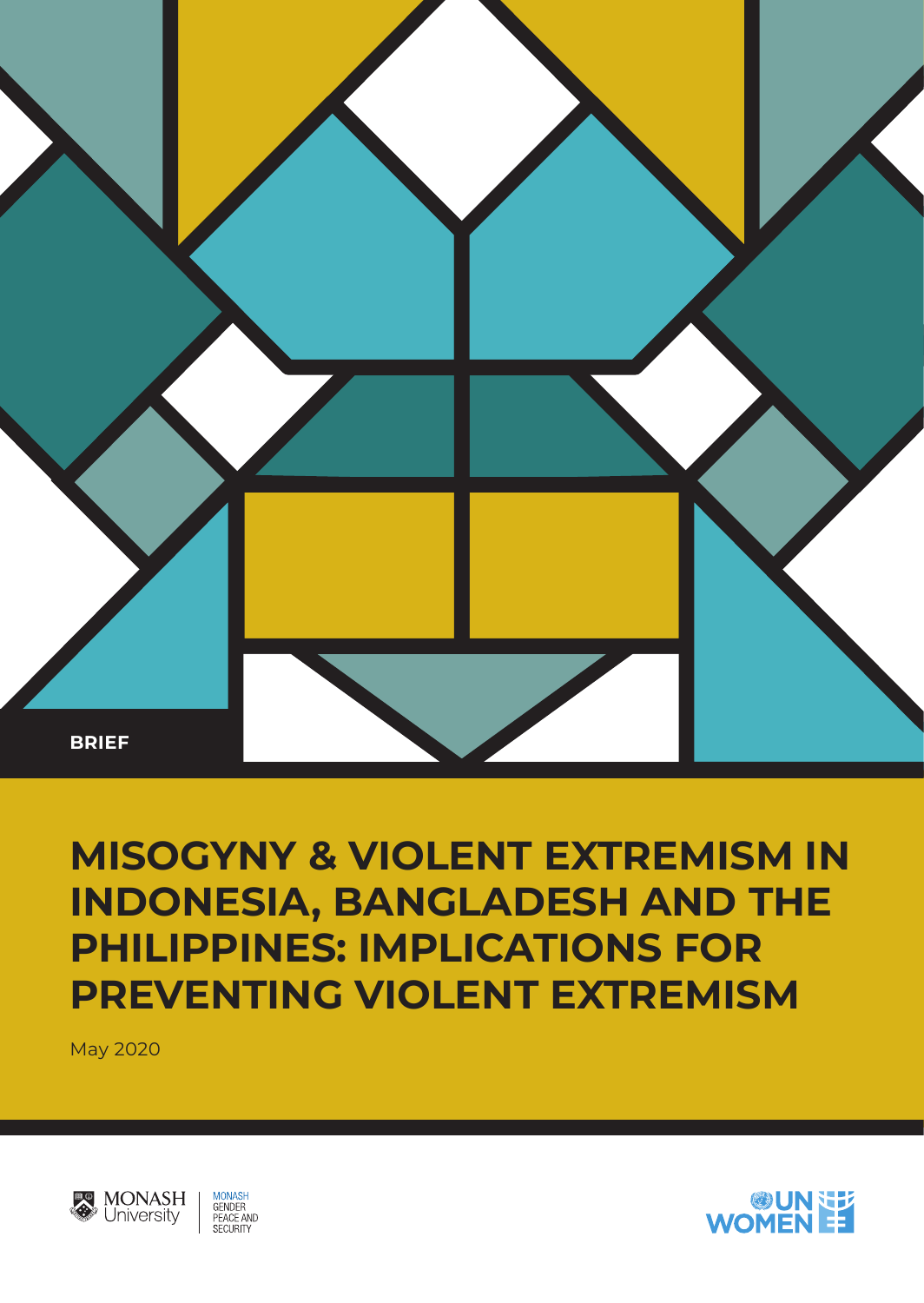## **KEY FINDINGSi**

- Hostile sexist attitudes toward women and support for violence against women are the factors most strongly associated with support for violent extremism. Individuals who support violence against women are three times more likely to support violent extremism.
- Misogyny is integral to the ideology, political identity, and political economy of current violent extremist groups.
- Religiosity, age, gender, level of education, employment, or geographic area are not significantly associated with support for violent extremism<sup>ii</sup>.

### **INTRODUCTION**

Many analysts see terrorism and violent extremism as a part of a "man's world". Mostly men engage in violent acts and lead groups like Islamic State or the Ku Klux Klan and tend to be the main protagonists of "lone wolf" attacks. As a result, men's extremist violence is normalised, while women are stereotyped as non-violent. Because of this bias, violent extremism conducive to terrorism has been insufficiently analysed from a gender perspective.iii

The rise and fall of Islamic State has illustrated that women can be active members of violent extremist groups. Women take active roles in recruitment, logistics, and finance, intelligence collection, reconnaissance, enforcement of morality laws with some evidence of fighting and suicide bombing. Even within strictly family roles, women may radicalize others to conduct violence, including in their families and/or be radicalized to violence through marriage and family status (including through family suicide as in the case of Surabaya, Indonesia in May 2018<sup>iv</sup>). Although there are relatively few women violent extremists, women serve as their civilian bedrock. There are a complex range of factors that lead women to support violent extremist groups that advocate for practices that severely constrain their basic human rights, including to education, bodily integrity, freedom of movement, of speech, of association, and others.<sup>v</sup>

The research reported here examines why and how radicalisation to violence occurs from a gender perspective. In particular, this policy brief analyses the underexplored relationship between attitudes and practices indicating misogyny (defined as both fear and hatred of women and/or the feminine) and support for violent extremism. Gender analysis of survey data collected in Indonesia, Bangladesh and the Philippines, provides evidence of a mutually reinforcing dynamic of misogyny and violent extremism.

## **WHAT CAUSES RADICALISATION?**

Scholars have posed a number of causal factors of violent extremism, including poverty, socioeconomic grievances, extreme religiosity, and lack of education or exclusion from voice and opportunity, and state oppression.vi Among those scholars examining gender, women and terrorism, the focus has been on explaining the motivations of individual women violent extremists, rather than examining the gender power dynamics in the spread of violent extremism.vii

At an individual level, many perpetrators of so-called "lone wolf" terror attacks frequently have one thing in common—their prior perpetration of violence against women. Viii Scholars and practitioners analysing violent extremism have noticed the continuum and commonalities of violence, fear and control present in both domestic violence and terrorism.<sup>ix</sup> In political terms, there is an overlap between misogyny and conservative politics in religious fundamentalist and violent extremist groups.<sup>x</sup> By understanding the gendered drivers of violence therefore, we may be able to isolate potential perpetrators of violence extremism and able to more accurately focus programming that seeks to prevent radicalisation to violence.<sup>xi</sup> Despite this intuition, only now has empirical research begun to analyse the connections between violent extremism and gender, and by extension, between misogyny, violence against women and violent extremism.



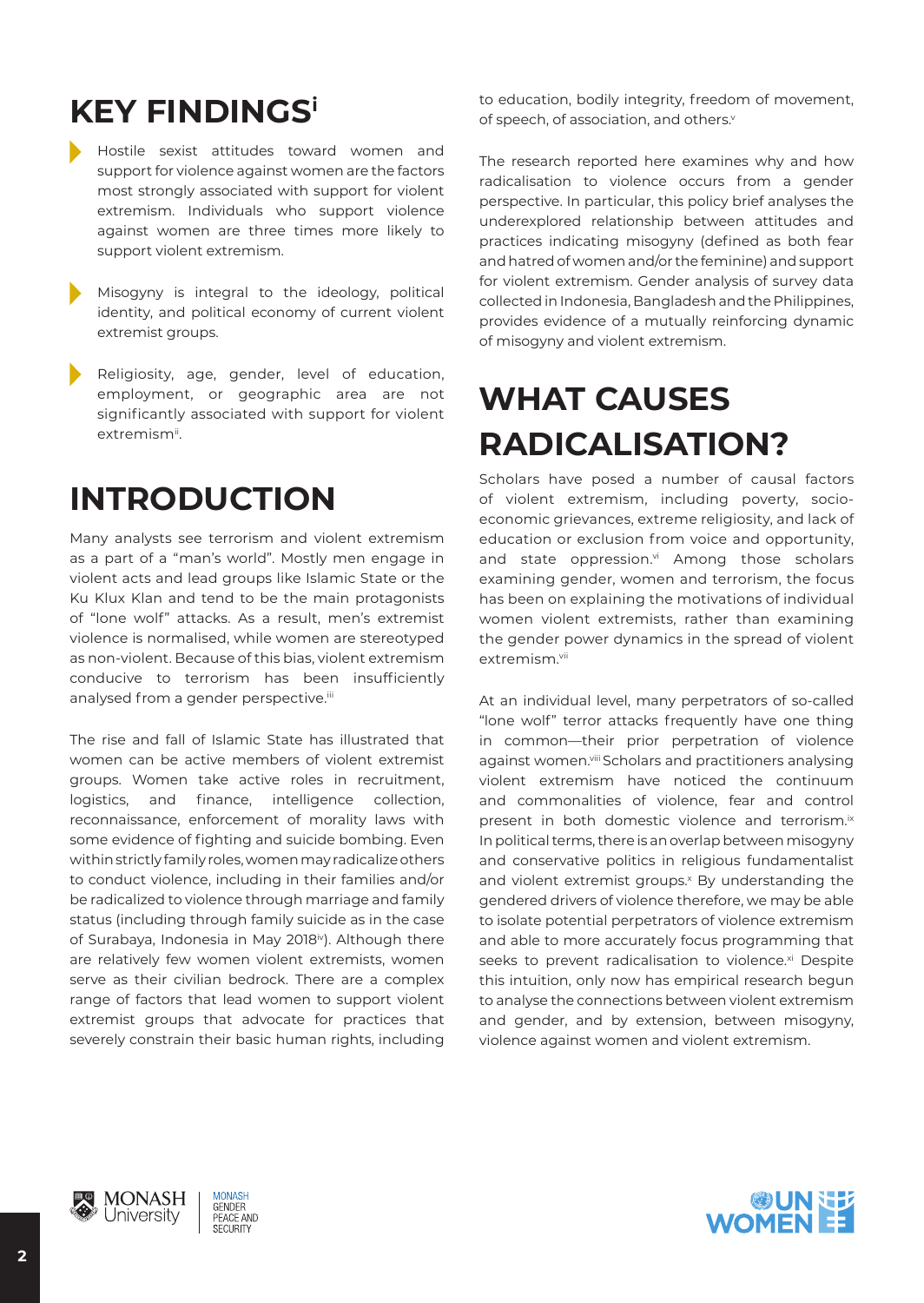### **WHAT DID WE STUDY?**

In research projects with UN Women, the Monash Gender, Peace and Security Centre has addressed the lack of empirical gender analysis of violent extremism. The findings of that research produced constitute the most significant global research on this subject to date. In all countries, quantitative survey research adopted the same framework, methods and instruments was undertaken. Our research questions were:

- 1. How and why are societal gender identities and relations drivers of violent extremism, both enabling and countering ideological fundamentalism and political violence?
- 2. How are constructions of masculinity and femininity used by violent extremist groups to recruit and mobilise men and women?

The survey research examined the extent to which societal gender identities and relations are drivers of violent extremism and how these differed for men and women. Questions related to individual's social media use, religiosity, masculinity, sexism, and attitudes and behaviours regarding violence against women.xii Responses were on a five-point scale. In Indonesia, Bangladesh and the Philippines, 3019 people were surveyed (1479 women and 1527 men) between October and December 2019 across vulnerable areas known to be at risk of violent extremism.

The analysis of the data involved bivariate regressions using the Pearson correlation coefficient ('r') to examine the strength and direction of the relationship between support for violent extremism and key variables thought to be of causal relevance: hostile and paternalist sexism, preference for male leadership, education, religiosity, gender, support for violence against women, support for practices harming women and girls, age, and tendency toward hyper-masculinity. Ordered logit regression modelling of all variables enabled us to further explore the significance of the bivariate analysis.<sup>xiii</sup>

In addition, field research was conducted across four sites in each of the country cases. This qualitative research has helped us to interpret the survey results and to corroborate them across different contexts contextually. People with direct experiences of violent extremism were interviewed, as well as a few members of extremist groups. Religious minorities and members of ultra-religious and moderate discussion groups also participated.

### **WHAT DID WE FIND?**

#### 1. **Hostile sexism and support for violence against women are strongly associated with support for violent extremism.**

Our research finds that hostile sexism and support for violence against women are the factors most strongly associated with support for violent extremism. In Indonesia, Bangladesh, and the Philippines, people who support violence against women, that is, who think that men ought to be able to use violence against women, are three times more likely to support violent extremism. Similarly, those who support harmful practices against women and girls, such as female genital mutilation, and forced, early and child marriage, are also likely to support violent extremism, although to a lesser extent than those who support violence against women.

Women's experiences of violence may influence them to either reject or support violent extremist groups. In Bangladesh and Indonesia, the strength of association between supporting violence against women and supporting violent extremism is stronger and higher for women than for men. Whereas this association for women in the Philippines is moderate and women in the Philippines reject violence against women more emphatically and in greater numbers. Extremist groups commonly seek to stigmatise changing gender roles and use threats of genderbased violence and female dishonour because they see empowered women as a threat.



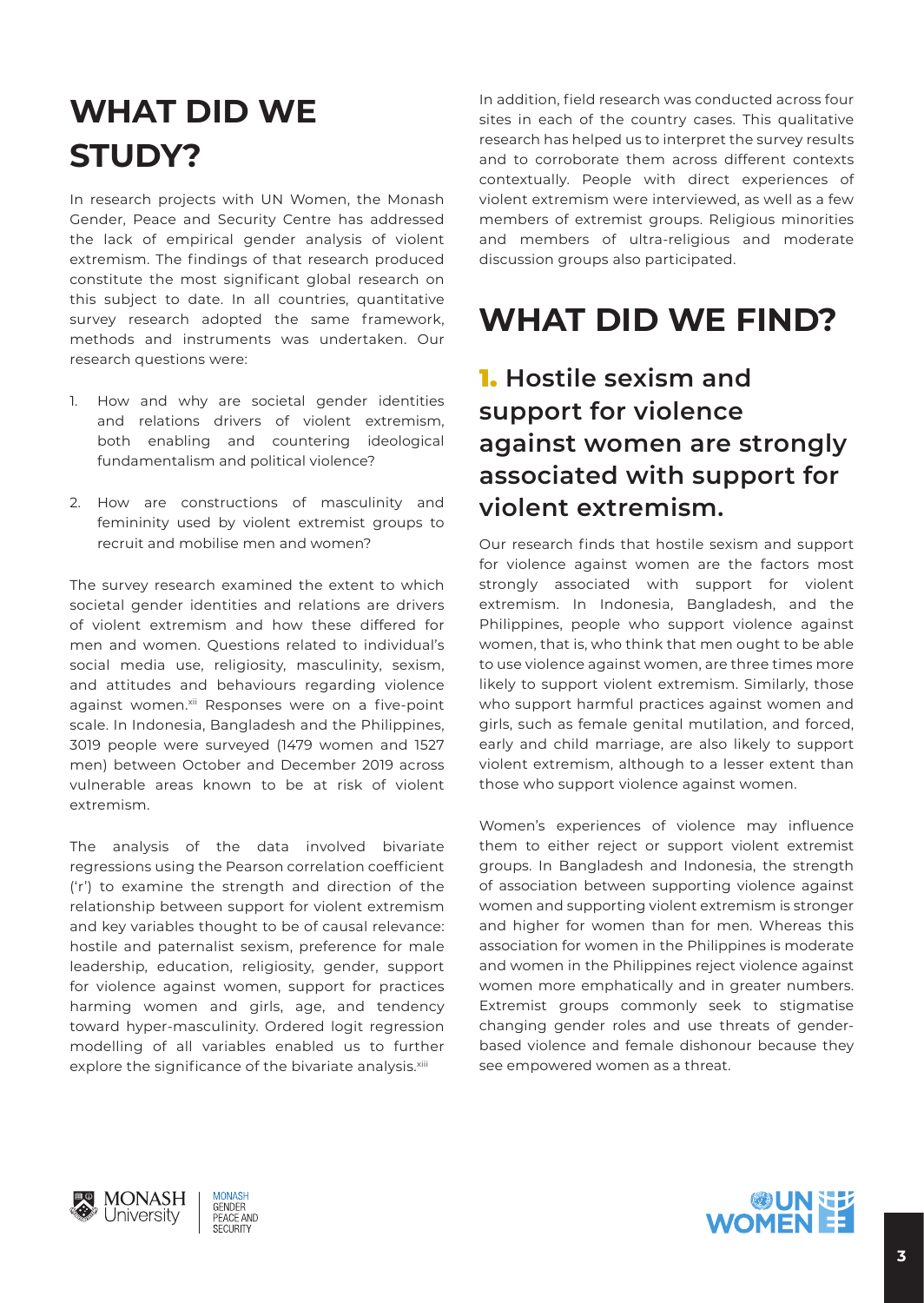#### 2. **Religiosity, age, gender, level of education, employment, or geographic area are not associated with support for violent extremism.**

By contrast, there was no significant relation between religiosity, age, gender and level of education achieved, and support for violent extremism in Indonesia, Bangladesh, and the Philippines.

For men in all three countries, and in line with other global studies, education does not have a significant impact on men's and women's attitudes to violence against women. For women in Bangladesh and Philippines, education does not have any significant relationship with any of the other variables. Relatedly, being young did not increase the likelihood of supporting violent extremism. In relation to religion, while all three countries show the role of religion to be crucial in violent extremist recruitment, many participants argue a lack of religious knowledge or faith facilitated recruitment.

#### 3. **Misogyny is integral to the ideology, identity, and economy of current violent extremist groups.**

Misogyny and support for violence against women are crucial and overlooked factors in propelling people, including women, to support violent extremism. Consistent with existing global research, support for violence against women correlates with misogyny (hostile sexism). In Indonesia, Bangladesh, and the Philippines, there is a significant, positive and moderate correlation between support for violent extremism and hostile sexism (misogyny) and a significant, but less strong relationship with support for benevolent sexism (traditional values) and violent extremism. While the relationship between support for violence against women and support for violent extremism was positive and significant in all countries, in Indonesia, women who support violence against women, that is, who condone men's use of violence against women, are even more likely to support violent extremism than men who condone violence against women.

Qualitative research reveals misogyny to be integral to the ideology, political identity, and political economy of current violent extremist groups.xiv Attacks on women's rights and women's human rights defenders are early warning signs for extremist violence. Women and girls are often directly targeted by terrorist groups and subjected to gender-based violence. However, in response, women are seeking to counter and prevent violent extremism by advocating for women's rights in all countries. Standing up for their rights motivates some women to resist violent extremist groups.



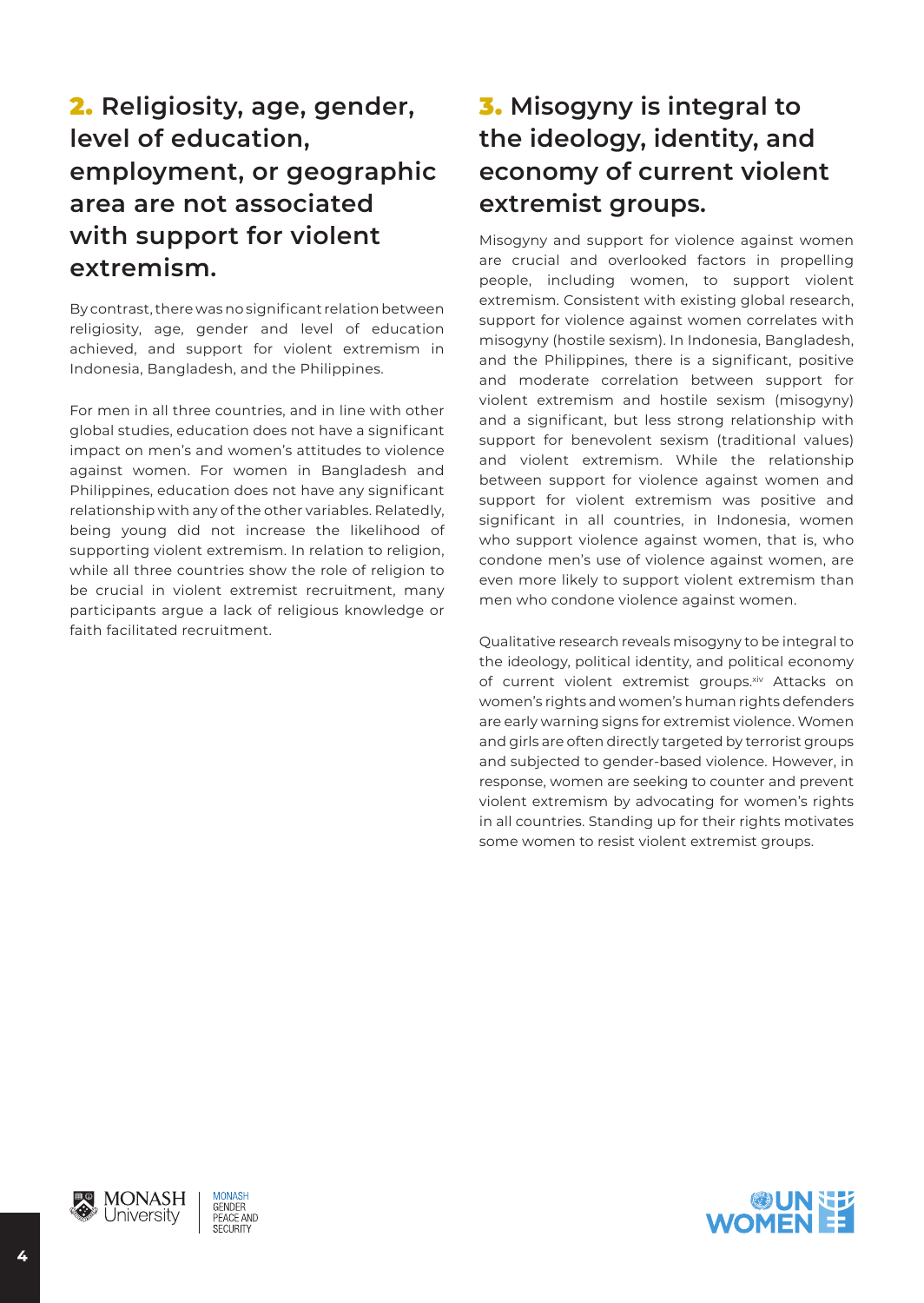#### *Figure 1.*

*Correlation between various factors and support for violent extremism in Bangladesh, Indonesia and the Philippines, disaggregated by sex*



\* Indicates statistical significance.

The Pearson correlation coefficient ('r') shows the strength and direction (positive or negative) of the association between the variables and support for violent extremism. A coefficient of 1 indicates a strong positive relationship. A coefficient of -1 indicates a strong negative relationship. A result of 0 indicates no relationship at all.



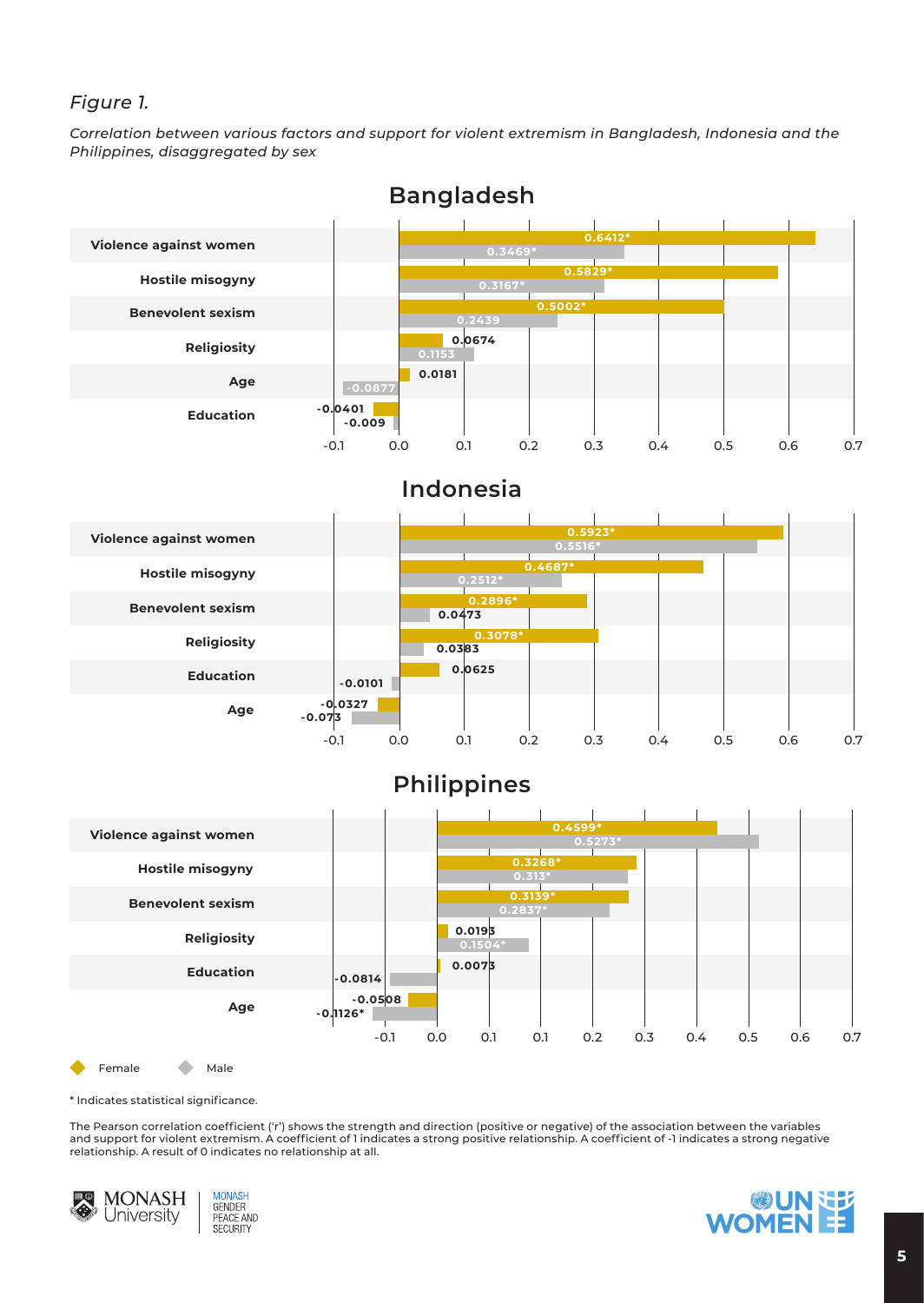# **WHAT ARE THE IMPLICATIONS?**

Demonstrating the connection between support for violence against women, misogyny, and violent extremism is a significant finding in the field of terrorism studies, with implications for preventing violent extremism and implementing the Women, Peace and Security (WPS) agenda. The WPS framework is crucial to address the gender dynamics and attraction of violent extremism, especially the systemic gender inequality and discrimination that provides a fertile ground for radicalisation to violence, the use of gender-based violence as a tactic of violent extremist groups, and the limited spaces for women's participation in the countering and prevention responses to violent extremism.

- 1. The research provides evidence supporting the claim that misogyny and violent extremism are connected at an individual level. Beyond the individual level, misogyny is part of the recruitment strategies and publicity campaigns of violent extremists worldwide appealing to both men and women.
- 2. It is important to understand that women's roles are not confined either to victim or perpetrator. Women and girls can be simultaneously victims of sexual or gender-based violence as well as recruiters, fundraisers and perpetrators of violent extremism.<sup>xv</sup>
- 3. The finding that women may support violence perpetrated against themselves or other women, including for their own protection, and that these women are likely to support violent extremism, speaks directly to the lacuna surrounding women's roles as agents and/or victims. Gendered violence likely affects women's involvement in extremist movements in ways researchers and practitioners do not yet fully understand. Many times, women perpetrate discrimination for their own protection.

# **RECOMMENDATIONS**

- More evidence on misogyny (hatred of women including hate speech against women) within groups is needed to identify the risks of violent extremism.
- Risk assessment tools for violent extremism should routinely consider gender norms, including attitudes such as hostile misogyny, benevolent sexism and perceptions regarding violence against women, and avoid stereotyping women as victims.
- Evidence on individuals perpetrating violence against women or domestic violence needs to inform efforts to counter and prevent violent extremism.
- Preventing and countering violent extremism policy should b e based on gender-sensitive analysis of the conditions conducive to women and girls' involvement in violent extremism.
- Preventing and countering violent extremism programmes for potential women victims/agents of violent extremism needs to be aware of the role of gender-based violence perpetrated by violent extremist groups.

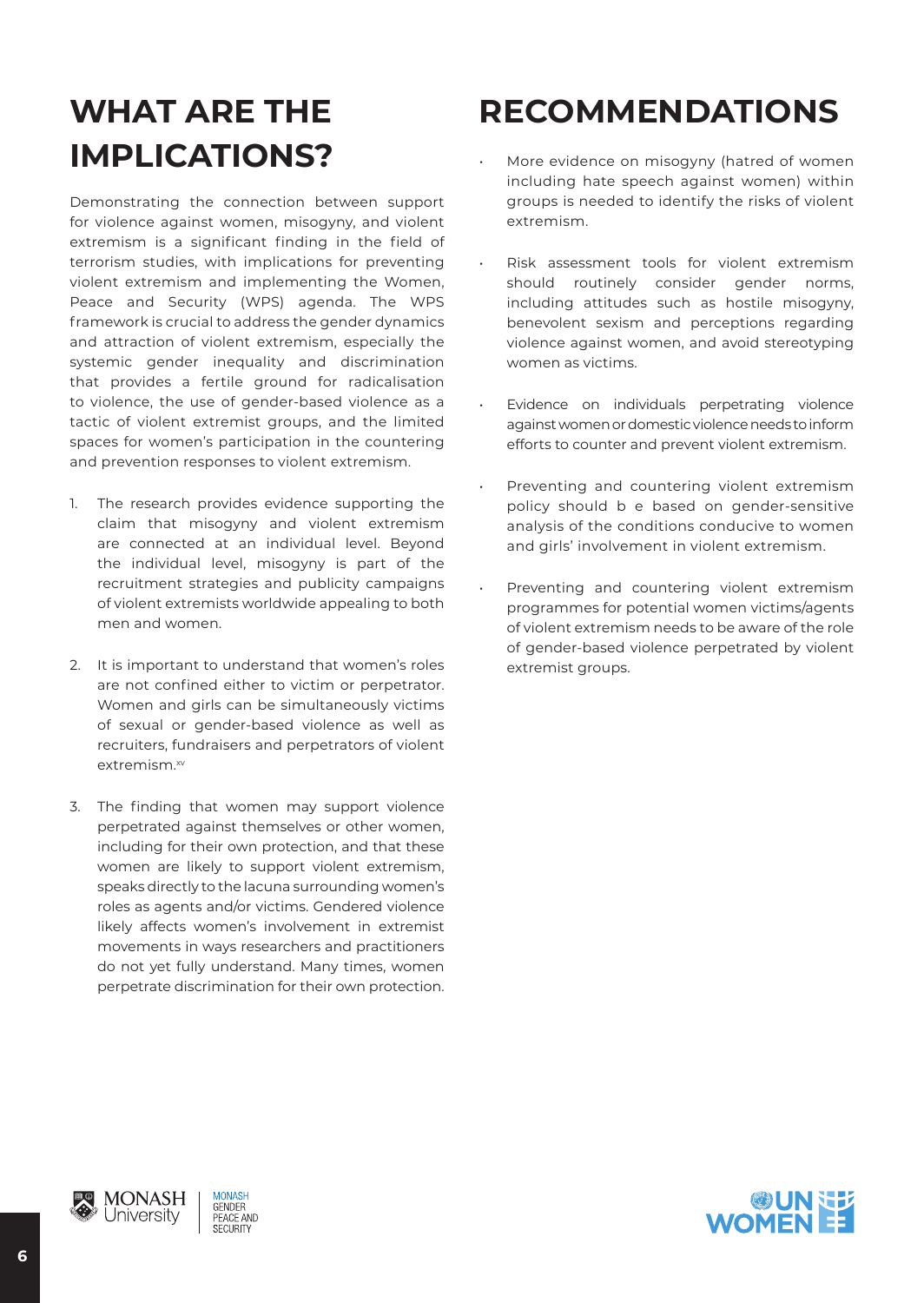### **End notes**

- i. Based on survey research in Indonesia, Bangladesh and the Philippines in 2018-19.
- ii. The quantitative survey research took place in countries or areas with a Muslim majority and so largely reflects a study of Islamic violent extremist groups.
- iii. For an exception, see GCTF (2019). The Addendum to the GCTF Good Practices on Women and Countering Violent Extremism, with a Focus on Mainstreaming Gender. The Hague, Global Counterterrorism Forum, https://www.thegctf. org/LinkClick. aspx?fi leticket=jA1tbXKhobE%3D&portalid=1
- iv. For example, the case of Nursadrina Kharia Dhania who travelled to Syria from Indonesia in 2015 at aged 16 having consumed the online propaganda of IS and persuaded 26 of her family members including her father to join her. E. Gordon and J. True (2019) "Gender Stereotyped or Gender Responsive? Hidden Threats and Missed Opportunities to Prevent and Counter Violent Extremism in Bangladesh and Indonesia." RUSI Journal 164 (4): 74-91.
- v. See A. Dworkin (1974). Woman Hating. New York, E. P. Dutton; L. Blaydes and D. A. Linzer (2008). "The Political Economy of Women's Support for Fundamentalist Islam." World Politics 60 (4): 576-609.
- vi. See R. Alonso and M. R. García (2007). "The Evolution of Jihadist Terrorism in Morocco." Terrorism and Political Violence 19(4): 571-592; UNDP (2017). Journey into Extremism in Africa. New York, United Nations Development Program; Pedahzur, A. (2013). Religious Fundamentalism and Political Extremism. Hoboken, Taylor and Francis; A. A. Ghafar (2016). Educated but Unemployed: The Challenge Facing Egypt's Youth. Washington D.C., The Brookings Institution; A. Martiningui (2016). Towards Brighter Futures: Empowering Youth in the Arab Mediterranean Countries through Education for Employment Initiatives: A Handbook for Practitioners. Barcelona, SAHWA.
- vii. See M. Bloom (2010). "Death Becomes Her: The Changing Nature of Women's Role in Terror." Georgetown Journal of International Affairs 11(1): 91-98; E. L. Del Villar (2019). "Women in Modern Terrorism: From Liberation to Global Jihad in the Islamic State" Terrorism and Political Violence 31(2): 410-416.
- viii. J. McCulloch, S. Walklate, J. Maher, K. Fitz-Gibbon and J. McGowan (2019). "Lone Wolf Terrorism Through a Gendered Lens: Men Turning Violent or Violent Men Behaving Violently?" Critical Criminology; J. Smith (2019). Home Grown: How Domestic Violence Turns Men Into Terrorists. London: Riverrun.
- ix. R. Pain (2014). "Everyday Terrorism: Connecting Domestic Violence and Global Terrorism." Progress in Human Geography 38(4): 531-550.
- x. S. J. Cohen, T. J. Holt, S. M. Chermak and J. D. Freilich (2018). "Invisible Empire of Hate: Gender Differences in the Ku Klux Klan's Online Justifications for Violence." Violence and Gender 5(4): 209-225; Ji, C. H. and Y. Ibrahim (2007). "Islamic Religiosity in Right-Wing Authoritarian Personality: The Case of Indonesian Muslims." Review of Religious Research 49(2): 128-146.
- xi. E. Bjarnegård, K. Brounéus and E. Melander (2017). "Honor and political violence: Micro-level findings from a survey in Thailand." Journal of Peace Research 54(6): 748-761.
- xii. N. Choi, D. R. Fuqua and J. L. Newman (2009). "Exploratory and Confirmatory Studies of the Structure of the BEM Sex Role Inventory Short Form with Two Divergent Samples." Educational and Psychological Measurement 69(4): 696- 705; P. Glick and S. T. Fiske (1996). "The Ambivalent Sexism Inventory: Differentiating Hostile and Benevolent Sexism" Journal of Personality and Social Psychology 70(3): 491-512. Hostile sexism scale comprised 8 items and the paternalist (benevolent) sexism scale comprised 8 items. M. Flood (2008). Measures for the Assessment of Dimensions of Violence Against Women: A Compendium. Melbourne, Australian Research Centre in Sex, Health & Society.
- xiii. R. Williams (2016). "Understanding and Interpreting Generalized Ordered Logit Models." The Journal of Mathematical Sociology, 40(1): 7-20. The Likelihood Ratio Chi-Square is highly statistically significant. The independent variables in the model have a significant effect on the support for violent extremism.
- xiv. M. Johnston and J. True, "The Political Economy of Misogyny and Violent Extremism." Forthcoming.
- xv. As noted in a report of the UN Secretary-General, sexual and gender-based violence has become a standard tool for controlling territory, dehumanizing victims and recruiting new supporters. UN Secretary General (2015). Report to the Security Council on Situations of Confl ict-related Sexual Violence. S/2015/203. New York, United Nations.